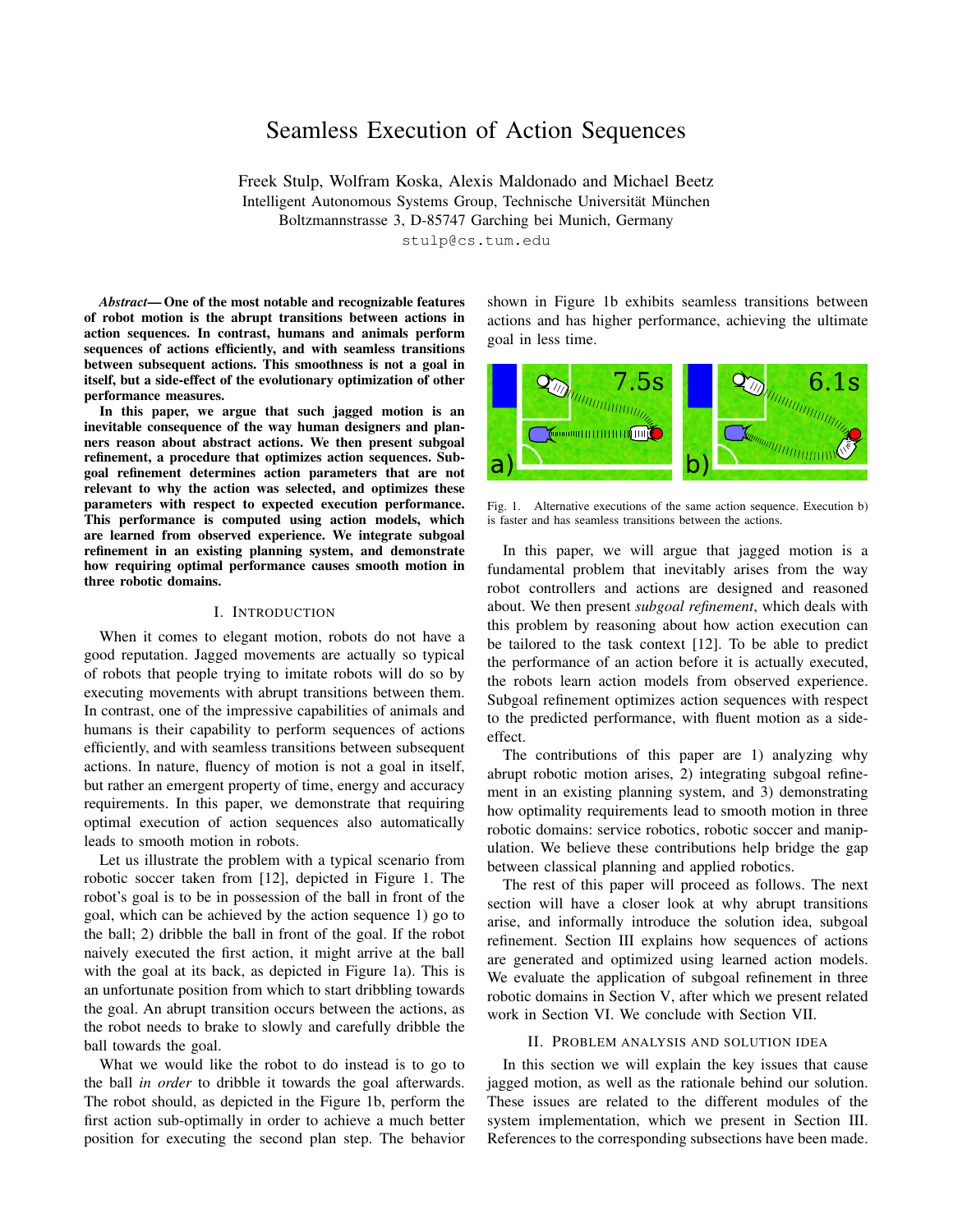1) Parameterizable actions enable abstract action selection. A successful approach to expressing high-level goals in terms of low-level motor commands is to specify a set of temporally extended parameterizable actions, also known as behaviors, skills or controllers. Complex behaviour is then achieved by generating sequences of parameterized actions, as in Figure 1. Planning, behaviour-based, hierarchical reinforcement learning, and most hand-coded controllers use actions to facilitate controller learning or design.

Because actions are designed with a certain goal in mind, they can be selected based on *what* they do, thereby abstracting away from *how* they do it. For instance, the name of the action approachBall alone already gives a clear indication of what it is intended to do, although it is unknown, and for high-level action selection purposes irrelevant, how it actually achieves what its name indicates. In Section III-A, we describe a planning system that automatically selects parameterizable actions based on their abstractions.

2) Action conditions bind some action parameters, but not all. *What* an action can achieve is usually referred to as its *effects* or *post-conditions*, and *when* it can be executed as its *pre-conditions*. These conditions are either only implicitly known to the designer of the action, or explicitly encoded in the controller, as in planning. Programming action selection modules in terms of such modular, declarative components is widely held to be easier than in a direct procedural account.

Conditions are abstractions, as they usually disregard many aspects of the situations before, during, and after action execution. This means that they often abstract away from some of the action's parameters. How to determine which action parameters are bound by the conditions and which are not will be discussed in Section III-B.

The disadvantage of abstracting away from action parameters is that these parameters might influence the performance or robustness of actually executing the action. This became clear in the example in Figure 1. From the point of view of the abstract conditions, being at the ball is sufficient for dribbling it. Although the angle of approach might not be relevant on an abstract level, the example clearly shows that it does influence execution performance. Instead of requiring the user to refine conditions to include these considerations, the robot should do this autonomously.

3) Free action parameters can be optimized with respect to expected performance. Parameters that are not bound by the conditions of an action are called *free action parameters*. For instance, in the running example, the free action parameter is the angle of approach. The position and angle of the robot with respect to the ball are not, as they are bound by the precondition of the dribbleBall action. Changing these values could mean the condition no longer holds, and the action cannot be executed correctly. On the other hand, the angle of approach is free, and *any* angle of approach would lead to a successful execution of the action sequence. Instead of choosing just any angle, our system automatically computes the value that optimizes the overall expected performance of the action sequence, as in Figure 1. Because one optimal intermediate goal is chosen

from many, this procedure is called *subgoal refinement*. The implementation of this optimization will be discussed in Section III-D.

4) Action models can be learned. Subgoal refinement requires the expected performance of the overall action sequence to be predicted. Therefore, robots acquire models of their actions, which enable them to predict the performance of the action, given a certain parameterization. Before task execution, these models are learned from observed experience. First, each action is executed for a multitude of parameterizations and the performance recorded. A learning algorithm then learns a generalized model that maps an action and its parameterization to expected performance.

The benefit of this approach over analytical methods is that it is based on real experience, so it takes all factors relevant to performance into account. Also, many hand-coded actions are difficult to formalize, or analysis is impossible because the inner workings of the action are unknown. In principle, learning models can also be done on-line, so that action models can adapt to changing environments [5].

#### III. IMPLEMENTING SUBGOAL REFINEMENT

In this section, we describe how subgoal refinement was implemented, and used to optimize action sequences generated by the planning system VHPOP.

## *A. Generating Sequences of Abstract Actions*

Figure 2 depicts the computational model of action sequence generation. It is similar to those of other approaches that merge symbolic planning with robotic action execution [3], [4]. In the abstract planning domain, a planner generates sequences of abstract actions based on an abstract state and a goal. To do so, it uses the pre- and postconditions of the actions in the action library. The abstract state is acquired by performing an abstraction on the robot's belief state, called anchoring. The sequence of actions is acquired by replacing the abstract actions in the plan with their corresponding executable actions from the library, and replacing abstract conditions with belief state values.



Fig. 2. Computational model of planning and subgoal refinement.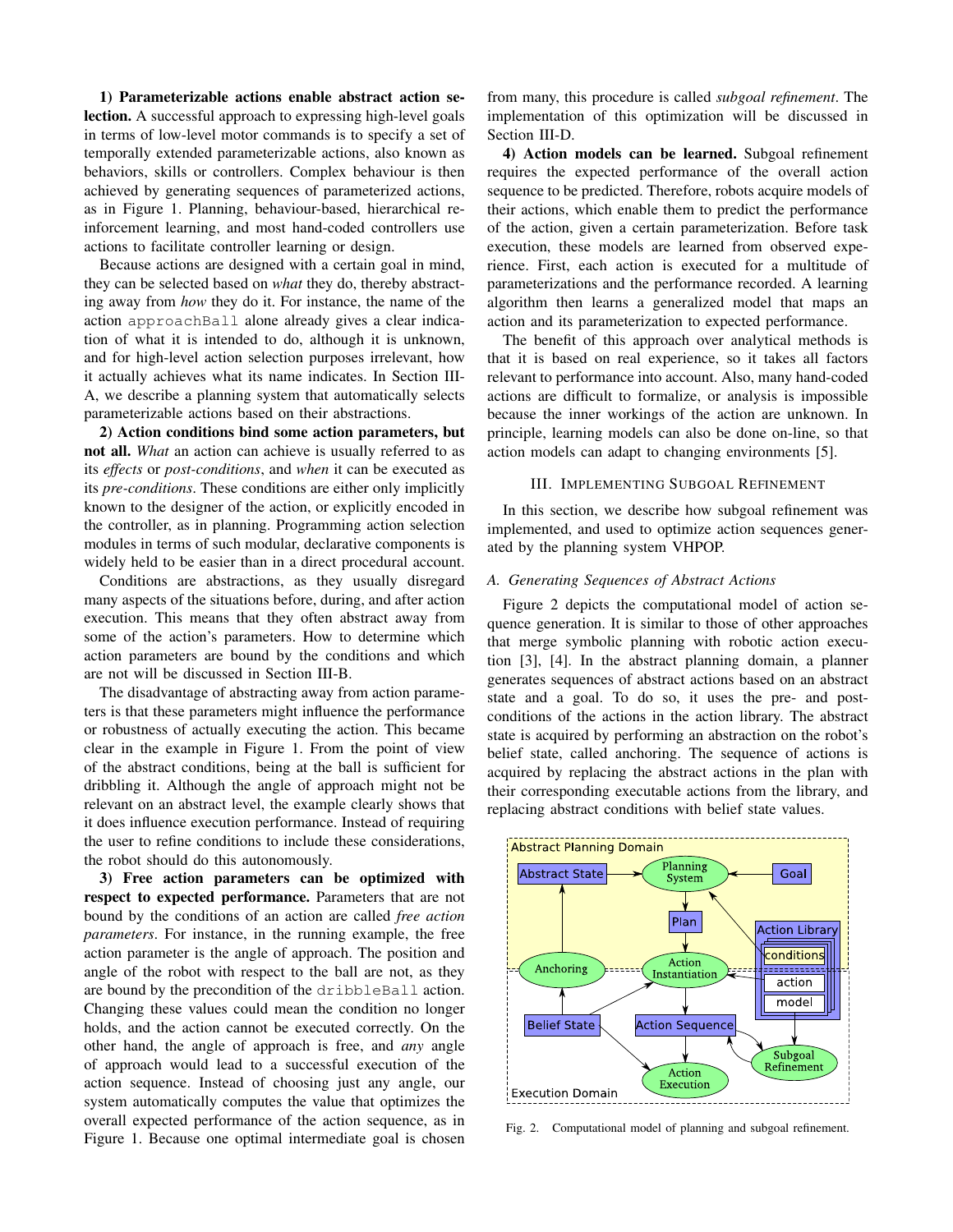We use the Planning Domain Description Language (PDDL2.1 [6]) to describe abstract actions, abstract states and goals. Converting the continuous variables from the belief state into named symbols (e.g. PDDL symbols) is called anchoring [3]. As we currently do not consider replanning, anchoring need only take place at the beginning of the planning process. Therefore, a complicated anchoring process with object tracking was omitted.

Because the actual planning process is not the focus of our research, we use VHPOP [15] to generate our abstract plans. This partial order causal link planner was used as is: no adaptations are needed to apply subgoal refinement to the plans it generates. We are aware that VHPOP is far from state-of-the-art with respect to robot planning, and that our assumptions about robot planning might seem naive. We have chosen VHPOP because its high abstraction level allows us to focus on the important aspects of action abstraction, instead of the many intricacies of robot planning. Our methods are certainly not incompatible with more complex robot planning systems [3], [4].

PDDL plans are very abstract, with clear semantics of *what* actions do, even without knowing how the actions are executed. This makes human inspection of the plan feasible. However, it does not specify *how* this plan can or should be executed in the real world. Therefore, once the plan is acquired, the abstract action sequences must be instantiated with the corresponding executable actions. This requires information from the belief state. For instance, the operator (goto door1 door2) is converted to an action by extracting the door1 and door2 into the robot's coordinate system using the mapping from the anchoring process, obtaining actual coordinates. The gotoPose action can thus be instantiated, parameterized, and then executed.

```
Abstract Operator Chain
1: (goto door1 door2)
Executable Action Sequence
1: gotoPose(
     x=2.68, y=2.12, phi=1.78, vtra=0.00,
     sxg=4.17, yg=3.40, phig=0.00, vtrag=0.00
)
```
## *B. Free action parameters*

In the previous section, we saw an example of an instantiated action that was fully parameterized. Since conditions often abstract away from action parameters, the resulting actions are actually often only partially parameterized. Unspecified parameters are usually set to default values, such as phig was set to 0.0 in the example. This value is arbitrary, and in principle any value from the range of possible values, defined by the action's postcondition (to be at door2), could be used.

To determine which parameters are free, and which ranges can be used for them, our system considers the context in which the actions are executed, their pre- and postconditions, as well as the values in the belief state. For instance, the maximum velocity of our soccer robots is 2m/s, but the precondition of dribbleBall specifies that it should be in the range [0m/s,0.3m/s] because the robot will not be able to control the ball otherwise. So the goal velocity of a dribbleBall action will always be in this range, and the starting velocity should be in this range, too. To achieve this, the prior action which affects this parameter has to know the context in which it is executed. In the example below, approachBall should be executed to achieve (at ballpos) for dribbleBall. In this case, the robot's velocity at the end of the approachBall action should be slow, as the precondition of dribbleBall specifies. In contrast, if achieving (at ballpos) for kickBall, the velocity should be high. This contextual information is contained in the causal links of the partial order planner.

Below an example of a partially specified action sequence, corresponding to Figure 1 is listed. Note that each action parameter has an ID number, to keep track of equivalent values in different actions, which is important for the optimization process.

```
Abstract Action Chain
1: (approachBall startpose ballpos)
2: (dribbleBall ballpos goalpose)
Executable Action Sequence
1: approachBall(
     1:x=0, 2:y=1, 3:phi=0, 4:vtra=0,
     11:xq=3, 12:yq=1,13:phig=[-PI,PI], 14:vtrag=[0,0.3]
 )
2: dribbleBall(
     11:x=3, 12:y=1,
     13:phi=[-PI,PI], 14:vtra=[0,0.3],
     21:xg=1, 22:yg=3, 23:phig=2.6, 24:vtra=0
 )
```
## *C. Learning Action Models*

To optimize free action parameters with respect to the expected performance of all actions in the action sequence, the robot must be able to predict the performance of each action in the sequence. Before task execution, the robot therefore learns *action models* from observed experience. These models predict an action's performance given a specific action parameterization. In this paper, the performance measure is time. The difference with forward models [5] is that action models predict the outcome of temporally extended actions, not single motor commands.

The first step is acquiring training data for each action. This is done by simply executing the action for varying parameterizations, which is also known as *motor babbling*. For instance, navigation actions are executed for random poses in the area where the robot can go. Data acquisition continues until the error of the learned model on a separate test set stabilizes. How many executions are actually necessary to learn an accurate model is domain dependent, and will be presented in Section V. Before learning, the data is transformed to a feature space appropriate for the action.

Then, model trees are trained with this data to acquire a general model of the action. Model trees are functions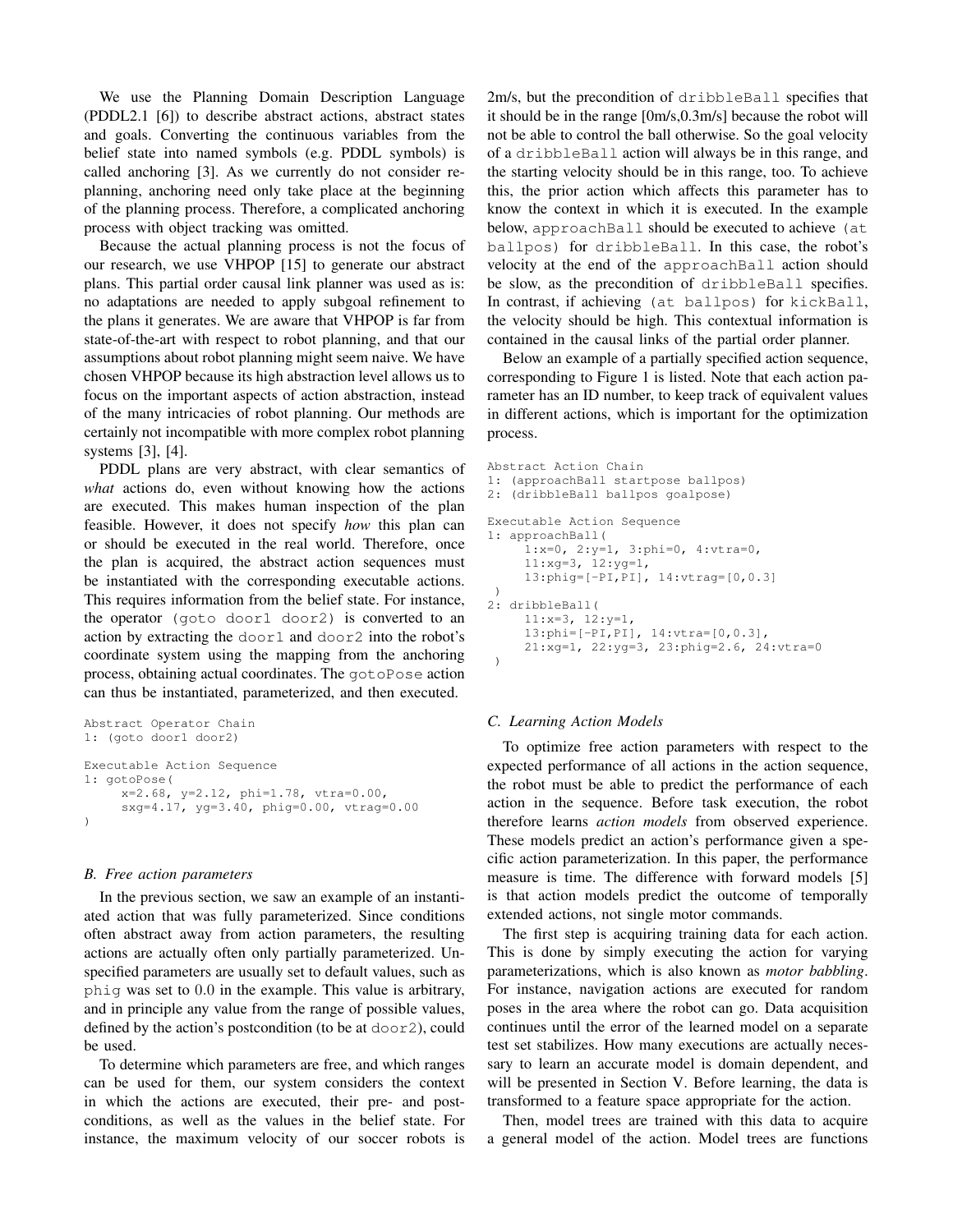that map continuous or nominal features to a continuous value. The function is learned from examples, by a piecewise partitioning of the feature space. A linear function is fitted to the data in each partition. This linear function interpolates between data in the partition. Model trees are a generalization of decision trees, in which the nominal values at the leaf nodes are replaced by line segments. For more information on model trees, we refer to [10] and [13]. In our implementation, we use WEKA [14] to learn these model trees, and convert its output to an executable C++ function.

#### *D. Free Action Parameter Optimization*

Figure 3 depicts the optimization search space of the running example from Figure 1. The free action parameter is the angle of approach. The three graphs represent the execution duration of the first and second action, as well as their sum. Subgoal refinement determines the free action parameter for which the overall performance is optimal. In this case, the lowest execution time of 6.1 seconds is achieved for an angle of 59◦ . Note that greedily optimizing the performance of only the first action (2.1s) leads to a lower overall performance (7.5) seconds.



Fig. 3. The predicted performance for varying angles of approach. The scenarios to the right represent the minimum of only the first action, or the sum of both actions.

For this example, these minima can easily be read from the graph, as the search space has only one dimension. When applying subgoal refinement to real problems, search spaces of ten dimensions easily arise, and exhaustive search becomes intractable. Therefore, we use a genetic algorithm to determine the optimum. Each action parameter is encoded by one floating point in the chromosome, and the fitness function is simply the summation of the action models of the actions involved. Optimization time is usually small in comparison to the gain in performance. For the extreme scenario, where several actions with many free action parameters are optimized, our implementation of the genetic algorithm still takes less than 0.5s to get a good result.

### IV. APPLICATION DOMAINS AND SCENARIOS

In this section, we will present the three application domains, and the scenarios and action sequences to which subgoal refinement is applied. The accuracy of the learned action models and the effect of applying subgoal refinement to these action sequences will be presented in Section V. As action model learning and subgoal refinement are independent of specific action implementations, we do not describe them here.

## *A. Robotic Soccer Domain*

In this domain we have used a simulated and real Pioneer I robot of our RoboCup mid-size team the "AGILO RoboCuppers" [2], one of which is depicted in Figure 4a). The optimized action sequence in this domain is the approachBall action, followed by a dribbleBall action, as in Figure 1. The action models for both these actions were learned by executing them for random locations on the field, as reported in [13]. The free action parameters at the intermediate state are the angle of approach and the translational velocity.



Fig. 4. a) The Pioneer robot used in the robotic soccer domain. b) The PowerCube arm used in the manipulation domain.

## *B. Manipulation Domain*

In this domain, an articulated robot performs reaching movements. Strictly speaking, we do not manipulate any objects yet, but we will continue our research in this direction. The experiments were performed with a Powercube arm from Amtec Robotics with 6 degrees of freedom mounted on a B21 Robot, shown in Figure 4b). Each joint has a brushless servo motor with a Harmonic gear head, and an incremental optical encoder to measure the position. For the experiments, only two joints were used.

Data were gathered by generating random way-points in joint-space and angular velocities at these way-points. In this domain, we have used only one action, that takes the arm from one way-point to the next using a ramp velocity-profile. A PID controller sends power commands to the joints to allows fine control of the action, which is parameterized by initial position, initial velocity, cruise velocity, final position, final velocity, and acceleration.

Because this particular task does not require abstract planning, we did not use VHPOP. For demonstration purposes, we had the arm draw the first letter of the first name of each author, and chose the way-points accordingly. The free action parameters are the angular velocities at these way-points.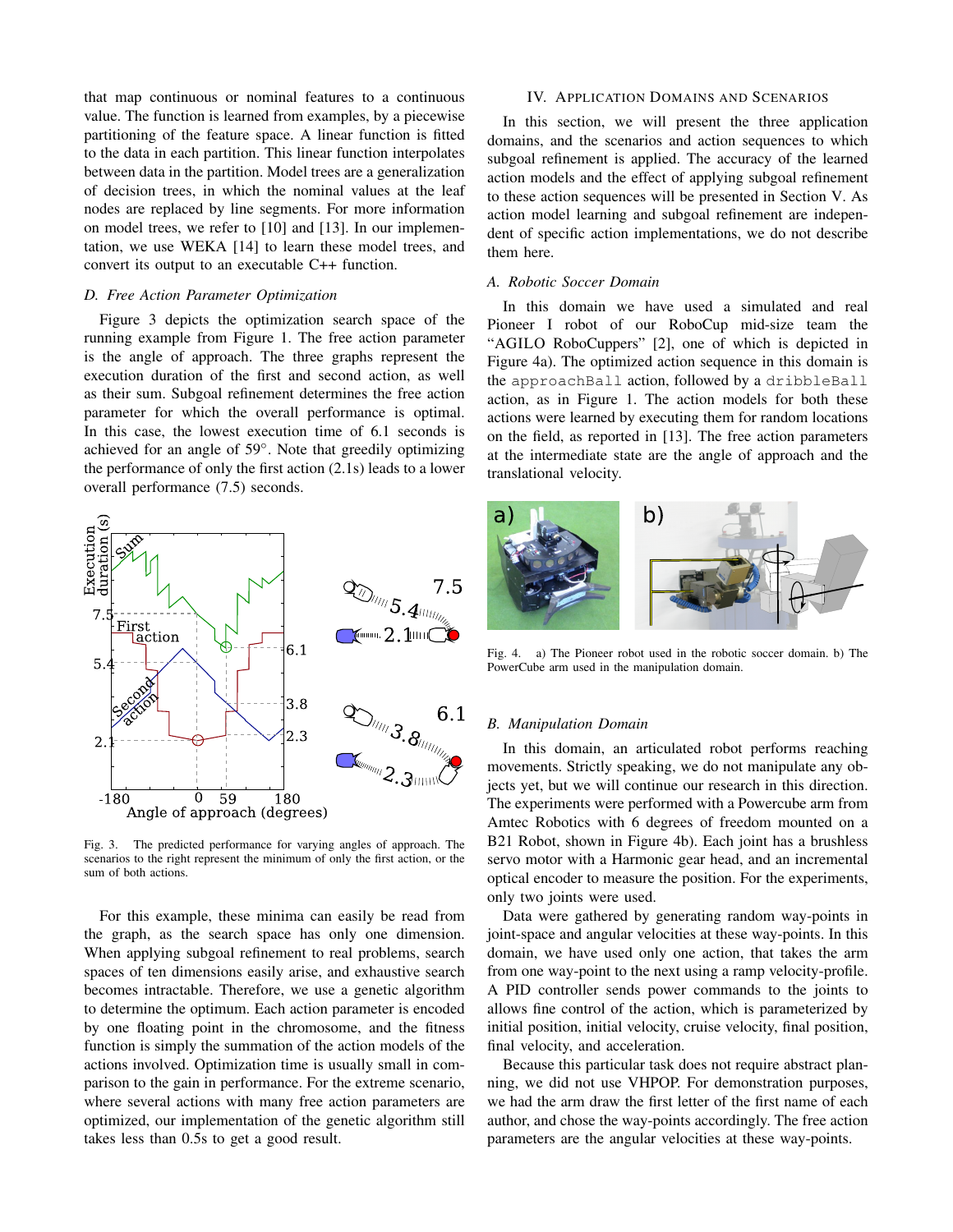#### *C. Service Robotics Domain*

The experiments in this domain were carried out in a simulated kitchen environment, depicted in Figure 5. The simulation was implemented with the "Player" and "Gazebo" modules of the Player/Stage project [7]. "Player" provides a network interface to the "Gazebo" 3D robot simulation, which is a realistic simulation of the robot, its sensors and the environment. It also provides a rendered view for the user. We used a B21 robot model, which was modified to have two articulated arms, as shown in Figure 5. It is a model of the a real B21 in Section IV-B.



Fig. 5. Scenario 1. In each episode, the objects and the initial robot position are different. Possible positions are indicated by arrows.

The set of actions in this domain are:  $q$ <sup>oToPose,  $q$ rip,</sup> put. Again, action models were learned from data acquired by executing these actions with varying parameterizations.

To evaluate the effect of subgoal refinement, two different scenarios were tested. In the first scenario, the goal is to put a cup from one table to the other, which can be achieved by the action sequence depicted in Figure 5. In each episode in the evaluation, the topology of the environment in each scenario stays the same, but the initial robot position, the tables and the cups are randomly displaced along the arrows in Figure 5. Scenario 2 was a variation of Scenario 1, in which two cups had to be delivered.

These scenarios have many free action parameters. Because pre-conditions usually fix either navigation *or* manipulation motions but never both (they are independent), one of these action parameter sets is always free. Furthermore, the distance the robot must have to the table in order to grab a cup must be between 40 and 80cm (as fixed in the pre-condition of grip). This range is another free parameter. As in the soccer domain, the velocity and orientation at waypoints are also not fixed, so free for optimization as well.

## V. EMPIRICAL EVALUATION

In the evaluation, we first investigate the accuracy of the action models. Table I lists the number of episodes  $(n)$ executed to gather data for the training set, the data gathering duration (in real time), as well as the model's Mean Absolute Error (MAE) on a separate test set, with  $n/3$  episodes. Note that the action models used in subgoal refinement were trained with the data in both training and test set. Although the results are good enough for subgoal refinement, we believe that more accurate models can be learned by using data gathered on-line during robot operation, as more data can be collected. Furthermore, models will only have to generalize over action parameterizations that actually arise during actual robot operation.

| Robot       | Action      | $\boldsymbol{n}$ | Duration | <b>MAE</b>         |
|-------------|-------------|------------------|----------|--------------------|
| Pioneer I   | goToPose    | 290              | 0.31     | 0.31s              |
| (Real)      | dribbleBall | 202              | 0:26     | 0.43s              |
| Pioneer I   | goToPose    | 750              | 1:18     | 0.21s              |
| (Simulated) | dribbleBall | 750              | 1:32     | 0.29s              |
| <b>B21</b>  | goToPose    | 2300             | 5:45     | 0.49s              |
|             | reach       | 2300             | 1:38     | 0.09s              |
| PowerCube   | reach       | 1100             | 0.53     | $\overline{0.21s}$ |
|             |             |                  |          |                    |

TABLE I ACTION MODEL ACCURACY

Table II lists the results of applying subgoal refinement to the different domains and scenarios.  $n$  is the number of episodes tested and  $\overline{t_q}$  and  $\overline{t_s}$  are the mean execution times of the entire action sequence with the greedy approach (in which only the current action was optimized) and subgoal refinement (which optimizes the current *and* next action). The fifth column lists the mean improvement achieved with subgoal refinement. The p-value of the improvement was computed using a dependent *t*-test with repeated measures. A significant and substantial improvement occurs in all but one domain.

| Scenario        | $\, n$ | $t_{\it \alpha}$ | t s   | $-t_s/t_a$ | р    |
|-----------------|--------|------------------|-------|------------|------|
| Soccer (Simu.)  | 100    | 9.8s             | 9.1s  | 6.6%       | 0.00 |
| Soccer (Real)   | 100    | 10.6s            | 9.9s  | 6.1%       | 0.00 |
| Kitchen (Sc. 1) | 100    | 46.5s            | 41.5s | 10.0%      | 0.00 |
| Kitchen (Sc. 2) | 100    | 91.7s            | 85.4s | 6.6%       | 0.00 |
| Manipulation    |        | 10.6s            | 10.0s | 5.7%       | 0.08 |

TABLE II SUBGOAL REFINEMENT RESULTS

Figure 6 depicts the results from the manipulation domain. The angular velocities were set to zero (green, dashed) or optimized with subgoal refinement (blue, solid). The axes represent the angles of the two joints. Although the letters in the figure are drawn in two-dimensional plane, the robot actually draws the letters on a virtual sphere. This figure shows well qualitatively that the trajectories ares smoother with subgoal refinement: the arms often draws one long stroke, rather than discernible line segments. Since the manipulation domain was mainly included for visualization purposes, there are only a few episodes. For this reason the overall improvement is not significant  $(>0.05)$ .



Fig. 6. Drawing letters with (blue, solid) and without (green dashed) subgoal refinement.